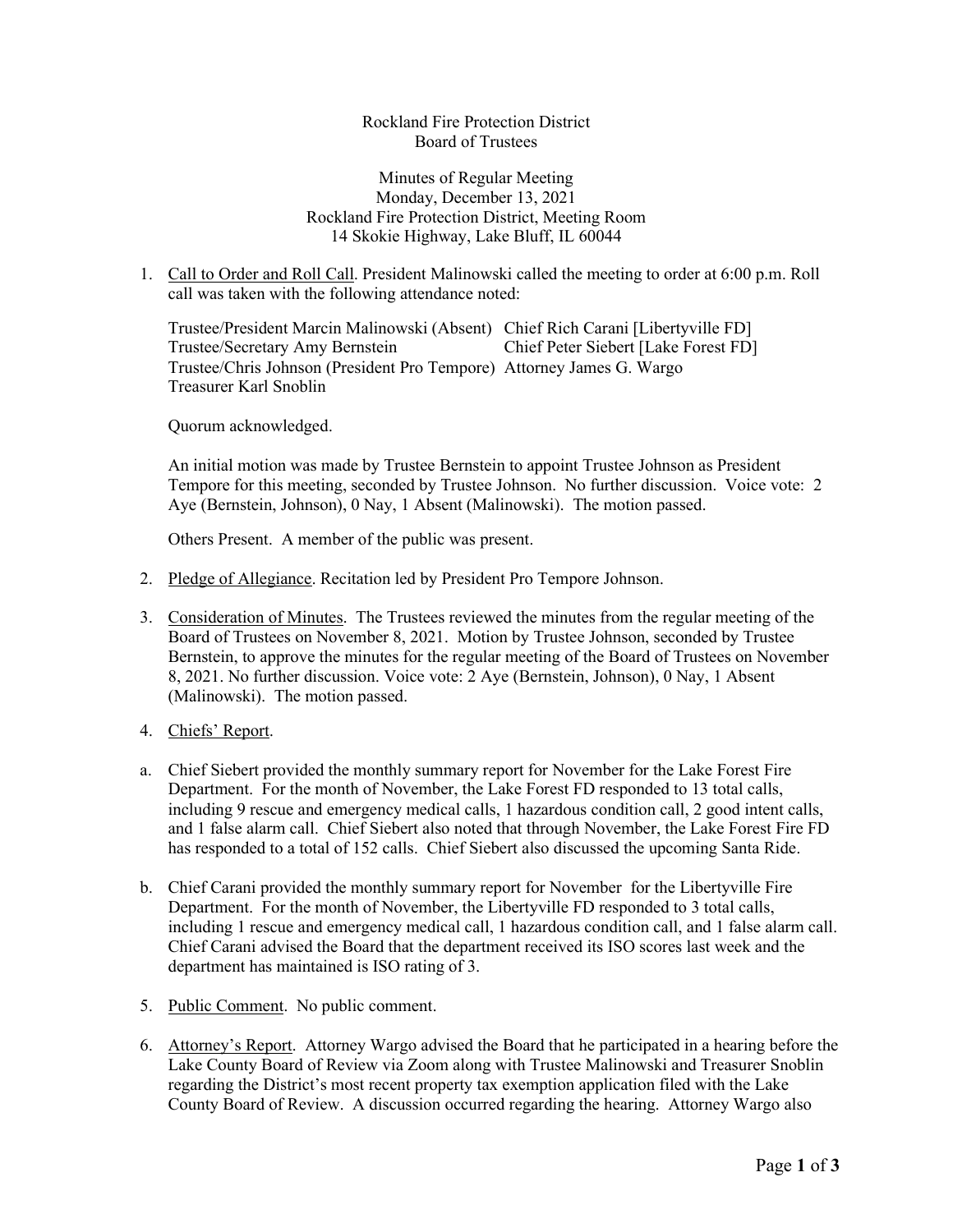discussed the opportunity for the Board to appeal the most recent property tax assessment against the fire station building related to the loss of the property's tax exempt status.

7. Treasurer's Report, November 30, 2021. Treasurer Snoblin presented the District's balance sheet as of November 30, 2021, which read as follows:

| LF Bank and Trust – Checking | \$528,782.26 |
|------------------------------|--------------|
| LF Bank and Trust – Reserve  | \$311,207.58 |
| Petty Cash                   | 112.49       |
| TOTAL                        | \$840,102.33 |

Treasurer Snoblin advised that the District is seven (7) months through the fiscal year. The District has paid 75% of the service IGA and all other budget items are on track.

No further discussion. Motion by Trustee Johnson, seconded by Trustee Bernstein, to approve the Treasurer's Report as presented. Voice call vote: 2 Aye (Johnson, Bernstein), 0 Nay, 1 absent (Malinowski). The motion passed.

8. Review of Outstanding Invoices. The Board reviewed the list of outstanding invoices in the total amount of \$37,166.65.

Motion by Trustee Johnson, seconded by Trustee Bernstein, to approve payment of the invoices as presented in the amount of \$37,166.65. No further discussion. Roll call vote: 2 Aye (Johnson, Bernstein), 0 Nay, 1 Absent (Malinowski). The motion passed.

A further discussion occurred regarding the needed repairs for the alarm panel.

Motion by Trustee Johnson, seconded by Trustee Bernstein, to authorize payment of up to \$3,000 for the repair of the alarm panel by Intersecurity Systems, Inc. No further discussion. Roll call vote: 2 Aye (Johnson, Bernstein), 0 Nay, 1 Absent (Malinowski). The motion passed.

9. Ordinance 2021-02 Levying and Assessing 2021 Taxes. Treasurer Snoblin introduced the District's 2021 tax levy ordinance. A brief discussion occurred regarding the proposed levy.

Motion by Trustee Johnson, seconded by Trustee Bernstein, to approve Ordinance No. 2021-02, an Ordinance Levying and Assessing Taxes of the Rockland Fire Protection District, Lake County, Illinois for 2021. No further discussion. Roll Call Vote: 2 Aye (Johnson, Bernstein), 0 Nay, 1 Absent (Malinowski). The motion passed.

- 10. Discussion/Action on the Intergovernmental Agreement for Facilities Sharing with Northern Illinois Police Alarm System (NIPAS). Attorney Wargo advised the Board on his prior discussion with NIPAS's Attorney regarding the IGA and the concerns he raised regarding the pending property tax issues with the fire station. Attorney Wargo advised that he would followup with their attorney to check on their current position on the IGA.
- 11. Discussion over the IGA pricing formula. A discussion occurred regarding the IGA pricing formula. The pricing formula will remain as interpreted by the City and the Village.
- 12. Performance Analysis update. Trustee Johnson advised that there was nothing to report.